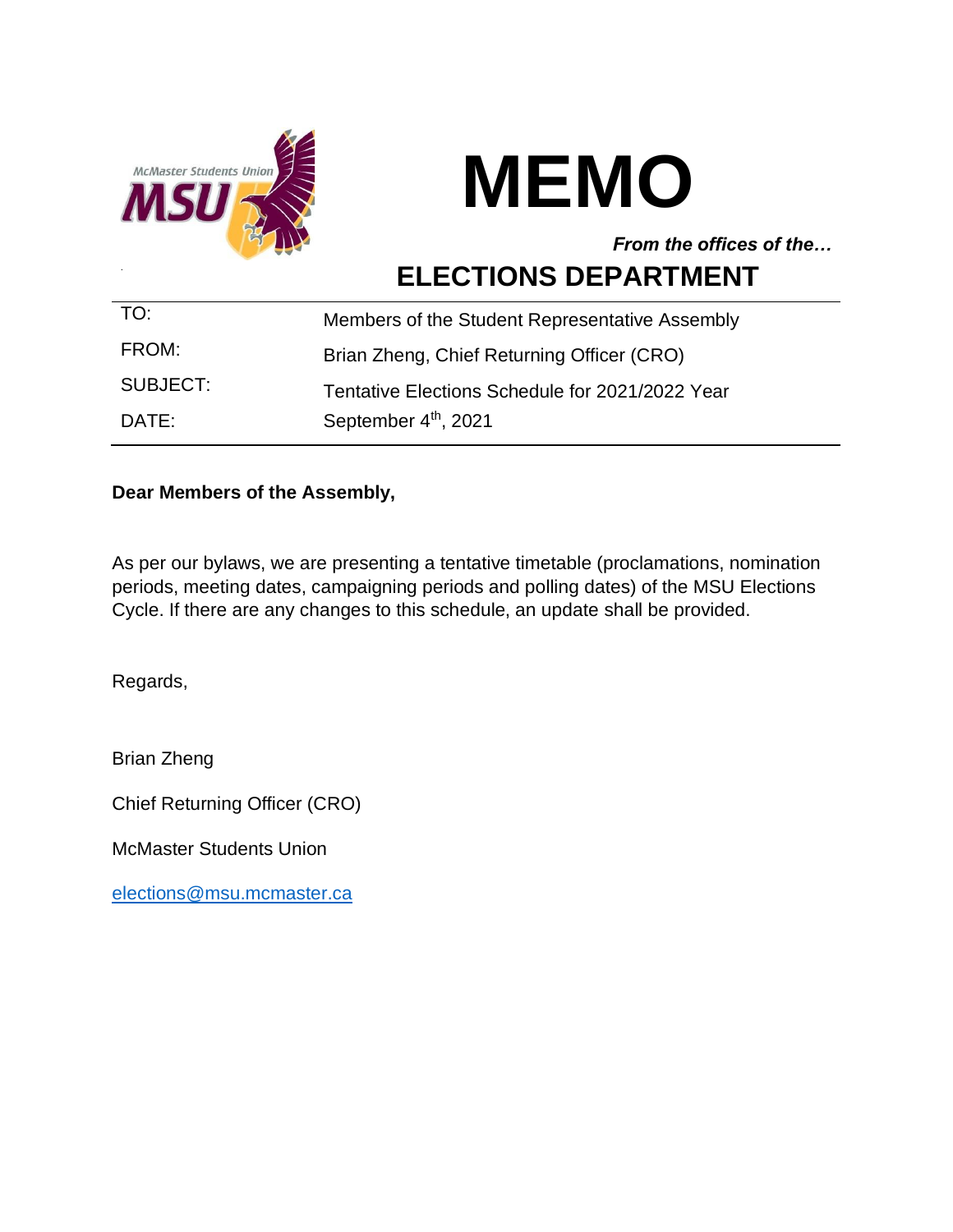# **Elections Schedule**

#### **First Year Council (FYC) Elections**

| <b>Proclamation</b>           | September 7, 2021                       |
|-------------------------------|-----------------------------------------|
| <b>Nomination Period</b>      | September 7, 2021 - September 20, 2021  |
| <b>All Candidates Meeting</b> | <b>September 20, 2021</b>               |
| <b>Campaigning Period</b>     | September 23, 2020 - September 30, 2021 |
| <b>Polling Date(s)</b>        | <b>September 30, 2021</b>               |

#### **SRA October By-Elections**

| <b>Proclamation</b>           | <b>October 18, 2021</b>             |
|-------------------------------|-------------------------------------|
| <b>Nomination Period</b>      | October 18, 2021 - October 22, 2021 |
| <b>All Candidates Meeting</b> | <b>October 22, 2021</b>             |
| <b>Campaigning Period</b>     | October 25, 2021 - October 28, 2021 |
| <b>Polling Date(s)</b>        | <b>October 28, 2021</b>             |

#### **SRA November By-Election (if needed)**

| <b>Proclamation</b>           | <b>November 1, 2021</b>              |
|-------------------------------|--------------------------------------|
| <b>Nomination Period</b>      | November 1, 2021 - November 5, 2021  |
| <b>All Candidates Meeting</b> | <b>November 5, 2021</b>              |
| <b>Campaigning Period</b>     | November 8, 2021 - November 11, 2021 |
| <b>Polling Date(s)</b>        | <b>November 11, 2021</b>             |

#### **MSU Presidential Elections**

| <b>Proclamation</b>           | December 1, 2021                    |
|-------------------------------|-------------------------------------|
| <b>Nomination Period</b>      | December 1, 2021 - January 14, 2022 |
| <b>All Candidates Meeting</b> | <b>January 14, 2022</b>             |
| <b>Campaigning Period</b>     | January 17, 2022 - January 27, 2022 |